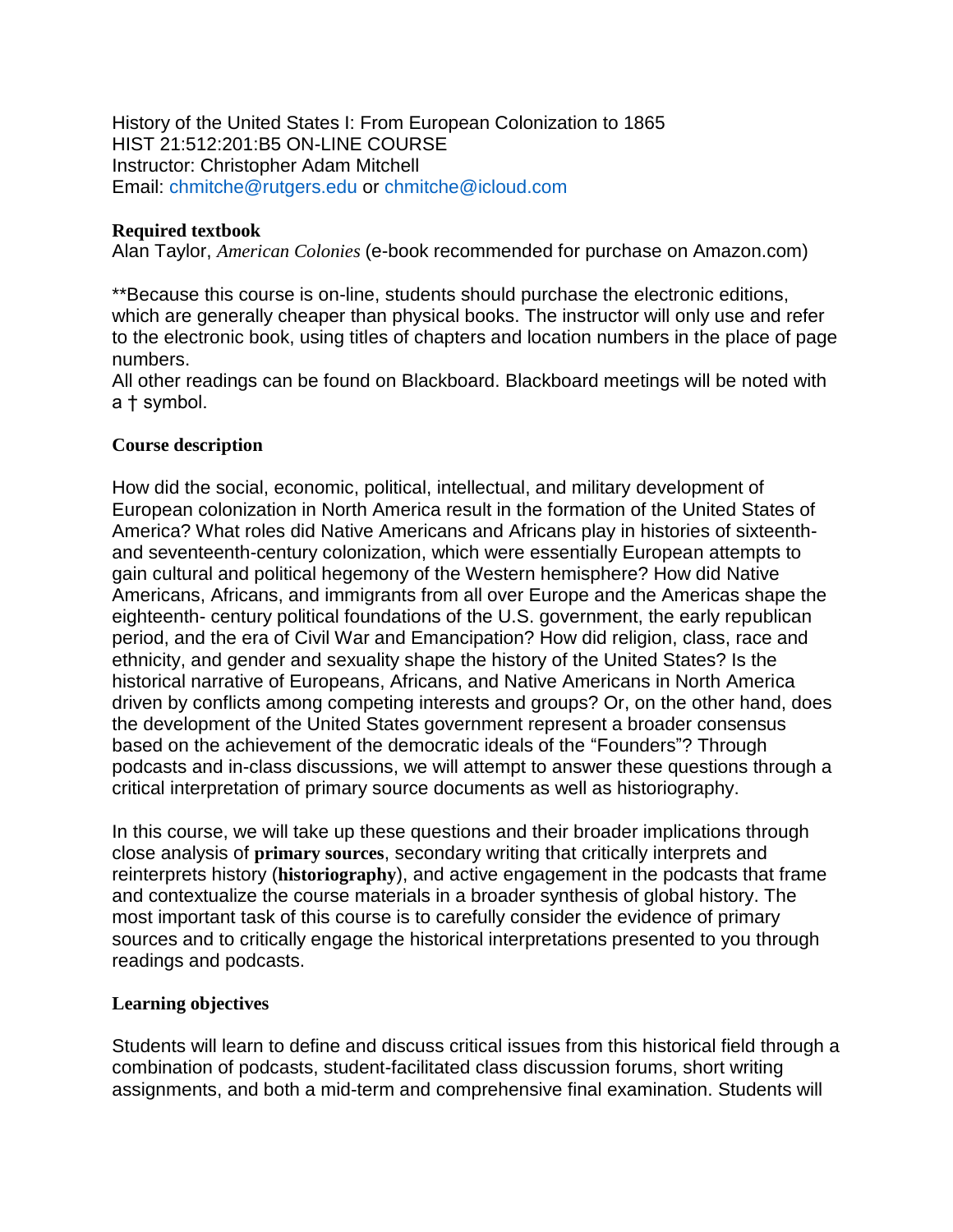learn to identify and interpret primary source evidence, summarize and analyze the arguments and supporting points of secondary assessments by historians, and synthesize these basic elements in class discussion and historiographical writing. Through an analysis of primary sources and evaluation of historical writing, scholarship, and representation, we will explore some of the basic concepts in the history and historiography of North America:

- Slavery and the political foundations of the United States, and the sectional conflicts that resulted in the U.S. Civil War
- Contact, conflict, and cooperation between and among Native American nations and European powers
- The ways in which race, class, gender, and sexuality shaped the differences of ordinary Americans and experiences of everyday life as Americans' identities crystallized in markets and domestic life, civic and military service, and public and private institutions
- Histories of both political leaders—who, by law were exclusively white and male and typically wealthy and native born— as well as those activists, non-elected officials, and working people, women of all races, immigrants, Native Americans, and African-Americans whose actions challenged the race, gender, and class foundations of the United States

# **Disability Accommodations**

Rutgers University welcomes students with disabilities into all of the University's educational programs. In order to receive consideration for reasonable accommodations, a student with a disability must contact the appropriate disability services office at the campus where you are officially enrolled, participate in an intake interview, and provide

documentation: [https://ods.rutgers.edu/students/documentation-guidelines.](https://ods.rutgers.edu/students/documentation-guidelines)

If the documentation supports your request for reasonable accommodations, your campus' disability services office will provide you with a Letter of Accommodations. Please share this letter with your instructors and discuss the accommodations with them as early in your courses as possible.

To begin this process, please complete the Registration form on the ODS web site at: [https://ods.rutgers.edu/students/registration-form.](https://ods.rutgers.edu/students/registration-form) For more information please contact the Office of Disability Services in the Paul Robeson Campus Center, in suite 219, by phone at 973- 353-5375 or by email at [odsnewark@newark.rutgers.edu.](mailto:odsnewark@newark.rutgers.edu)

Before you continue reading this syllabus, please understand the following:

1. **This syllabus is akin to a contract between student and instructor, and you need to read it carefully in order to understand the expectations of each role.** The student is responsible for attending to the coursework and maintaining the reading and assignment schedule listed in the syllabus, while the instructor is tasked with insuring that the class keeps up with the reading and assignments schedule. The instructor is responsible for providing assignments, podcasts, and supplementary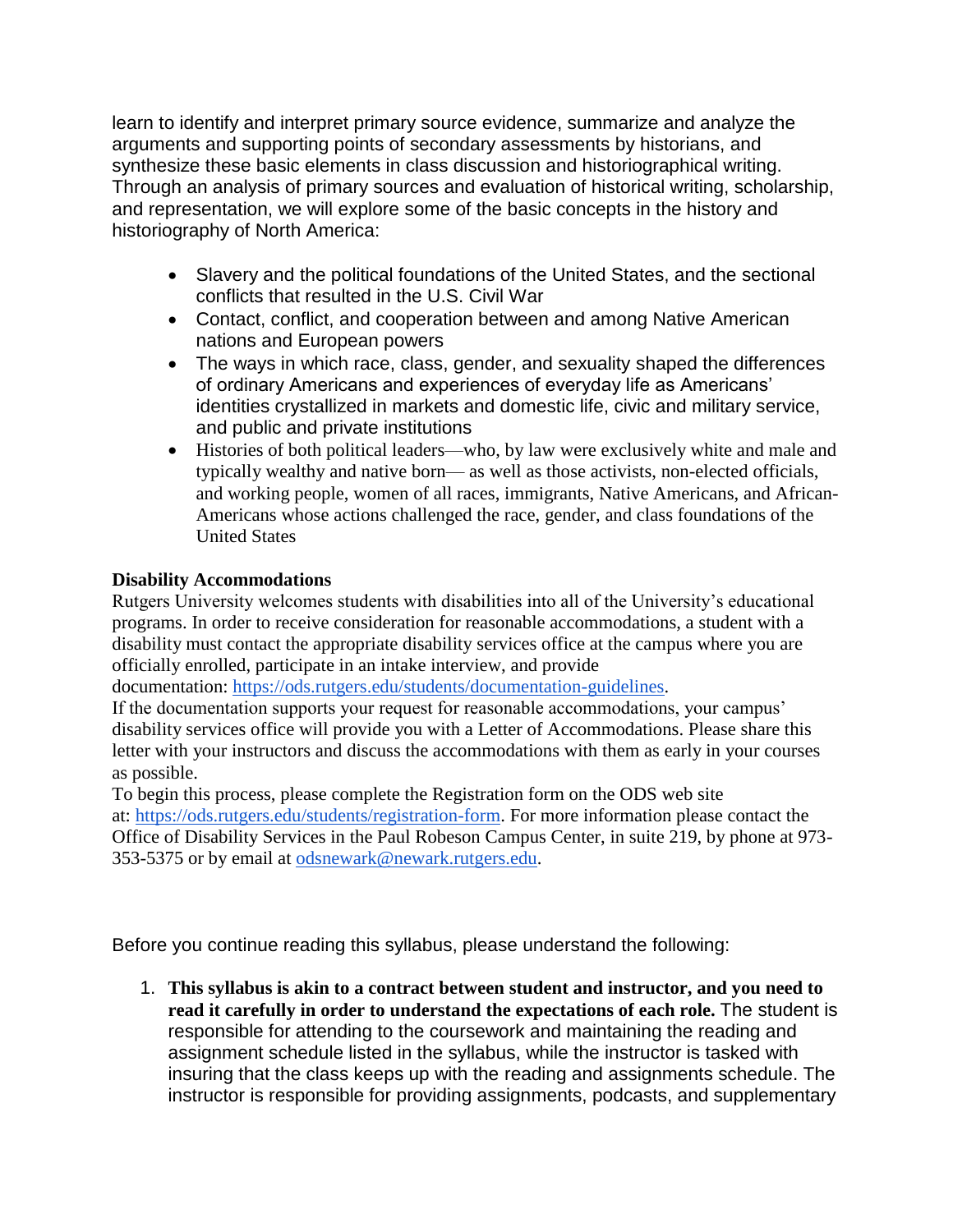materials with clear instructions, guidelines, and goals. If necessary, the instructor must also upload readings to Blackboard in a timely manner. Students must download, borrow, purchase or otherwise obtain all required readings listed on the syllabus. Additionally, students are responsible for following all written directions on prompts for assignments and supplementary materials. Students are also responsible for reviewing rubrics used to evaluate assignments. If the syllabus needs to be altered for any reason, the instructor will inform you specifically in writing. Otherwise, it is your responsibility to read the syllabus and stay on top of the calendar of readings and assignments.

- 2. **Make sure that you understand and participate in the digital components of class, especially Blackboard, especially if this is an on-line course.** Check your email on a regular basis so that announcements and messages from the instructor reach you in a timely manner. If you need to communicate with the instructor via email, please make sure that you state your full name, the class in which you are enrolled, and whatever question or issue you need the instructor to address. If you have a problem that cannot be addressed over email, then you need to come into the instructor's office hours.
- 3. **Please email me if you have questions about assignments, including requests to look over rough drafts and attempts to complete the coursework. However, do not email me coursework for this class and expect it to be accepted and evaluated as an official submission. All work must be posted to Blackboard. Your email will be deleted and you will not earn credit for that assignment.** Included in your coursework are quizzes, shorter assignments, papers, journals, and/or take-home exams, all of which must be submitted through Blackboard. Again, students will not earn credit if they email assignments or submit them in any way other than the instructions require. *Again, you may email me if you have questions about any assignment, but please do not expect to be graded for submissions sent to my inbox.*
- 4. **Unless directed by the instructor or the assignments, please do not use sources not listed on the syllabus or from outside of podcast material and podcast notes.** If you are required to do research, assignments will give you specific directives and the instructor will go over standard research methods**. If this is not a class with a research paper or another assignment that asks you to look for outside sources, then please do not, under any circumstances, use sources from outside of the class.** The course materials were selected with great care, and the vast majority of undergraduate students (and even many graduate students) may not know how to select the best sources for papers, exams, and other assignments without extensive instruction. The purpose of the class is for you to critically read and respond to the readings, and if you are using outside sources you may be avoiding this foundational task. If this course has a research component, then only include sources from outside the class that are required by specific assignments. *The use of Wikipedia.com or any other on-line encyclopedia as well as Sparknotes, Shmoop, or any other study guide website as a source on an assignment will result in automatic failure of any assignment and a request to resubmit the work at a late penalty.*
- 5. **Grades are generally assessed according to a rubric, and students who attend to the prompt and demonstrate the greatest knowledge and analysis of the details in the**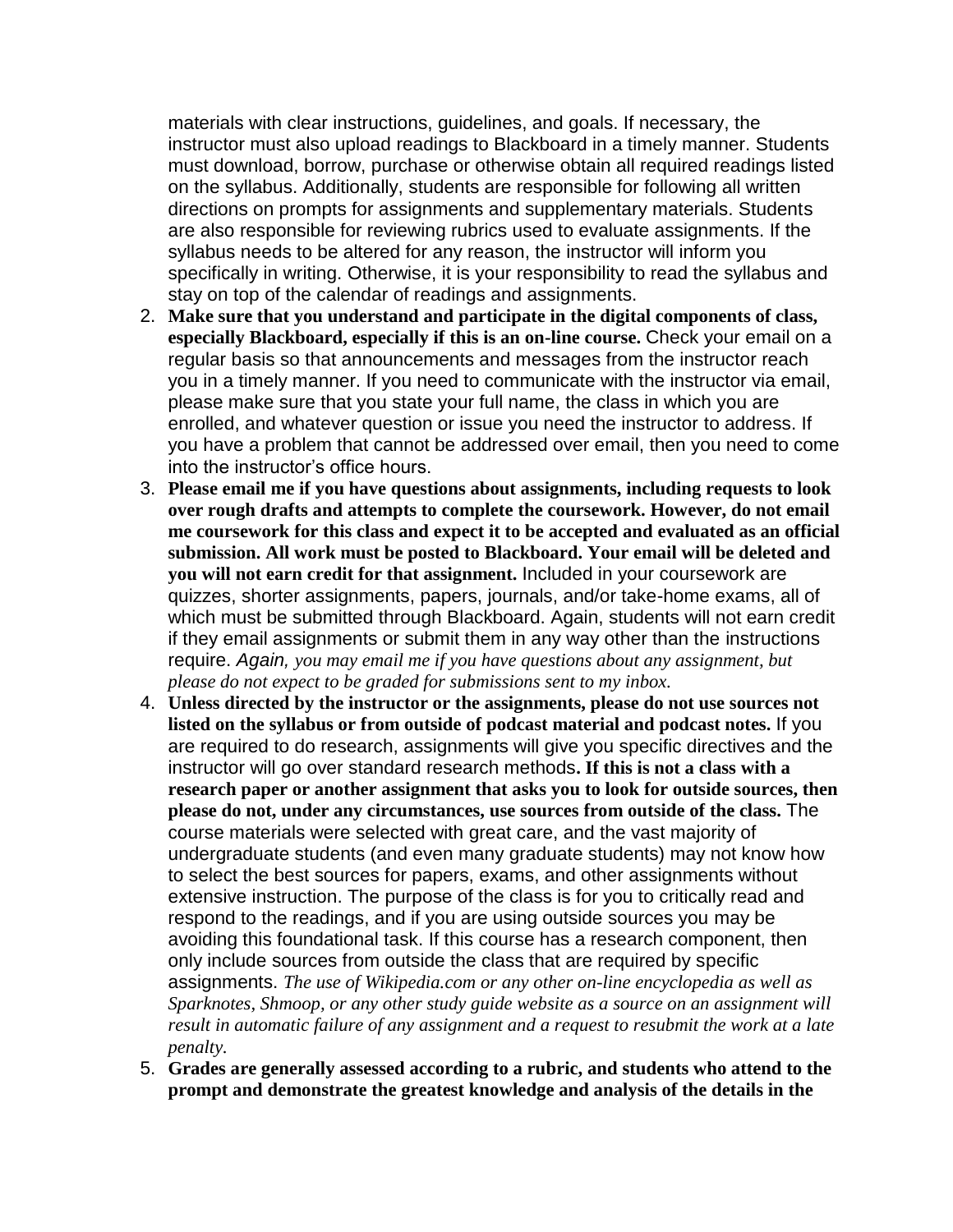**readings and podcasts will obviously do better.** Please make sure that you read all assignments carefully, since the rubric will be generated from the questions and expectations stated on all assignments. The instructor may not always have time to comment extensively on essay assignments, so students should avail themselves of the rubric in order to understand how they earn and lose credit on assignments. The instructor will always be available for consultation about any evaluation in class for any reason, and rubrics are generally viewable via Blackboard and/or Turnitin.

### **Components of the Digital Classroom**

*E-management and organization*. Students must participate in all aspects of the course, including Blackboard assignments. Students must also regularly check their email to attend to any class- related business over the course of the session. The digital classroom requires continual electronic communication between instructor and student, and failure to communicate regularly via email will not count as an excuse for missed/late assignments or disorganization. *The instructor is not responsible for registering you for a username or gaining access to Blackboard, and students are responsible for any and all material and instructions posted on Blackboard.* 

Students must have a working Rutgers username and password, as well as the coordination of e- mail and Blackboard usage.

*Podcasts.* The instructor will use Blackboard to post podcasts and slides from podcasts, both of which are materials that students need to be familiar with in order to participate in classroom discussions and to complete quizzes, assignments, and examinations. The instructor will frequently send e-mail reminders and assign material on Blackboard. **Students are responsible for keeping up with and contributing to any on-line components of the class, and students should expect to listen to podcasts as they are posted each week.** 

*Student conduct in on-line forums.* Please be respectful of your peers, your instructor, the classroom community, and the university setting. Our classroom community will not tolerate ad hominem attacks on other students or the instructor, including attacks couched in racism, sexism, transphobia, homophobia, discrimination based on ability, and religious intolerance. Students who are severely disruptive may be asked to leave the forum; such students will be marked absent for the day and may lose credit in more substantive ways.

*Late policy*. All non-documented late work will immediately be assessed a 5% (five-point) penalty. After the first twenty-four hours, late submissions will be assessed a 10% (10 point penalty) for each rounded 24-hour period. Students who fail to submit their work after five days/120 hours will be assessed a 50-point penalty, but they may submit their work at any time before the conclusion of the semester for partial credit.

*Course readings.* Students must complete the readings before each class meeting, prepared to bring questions and comments for class. Students must purchase or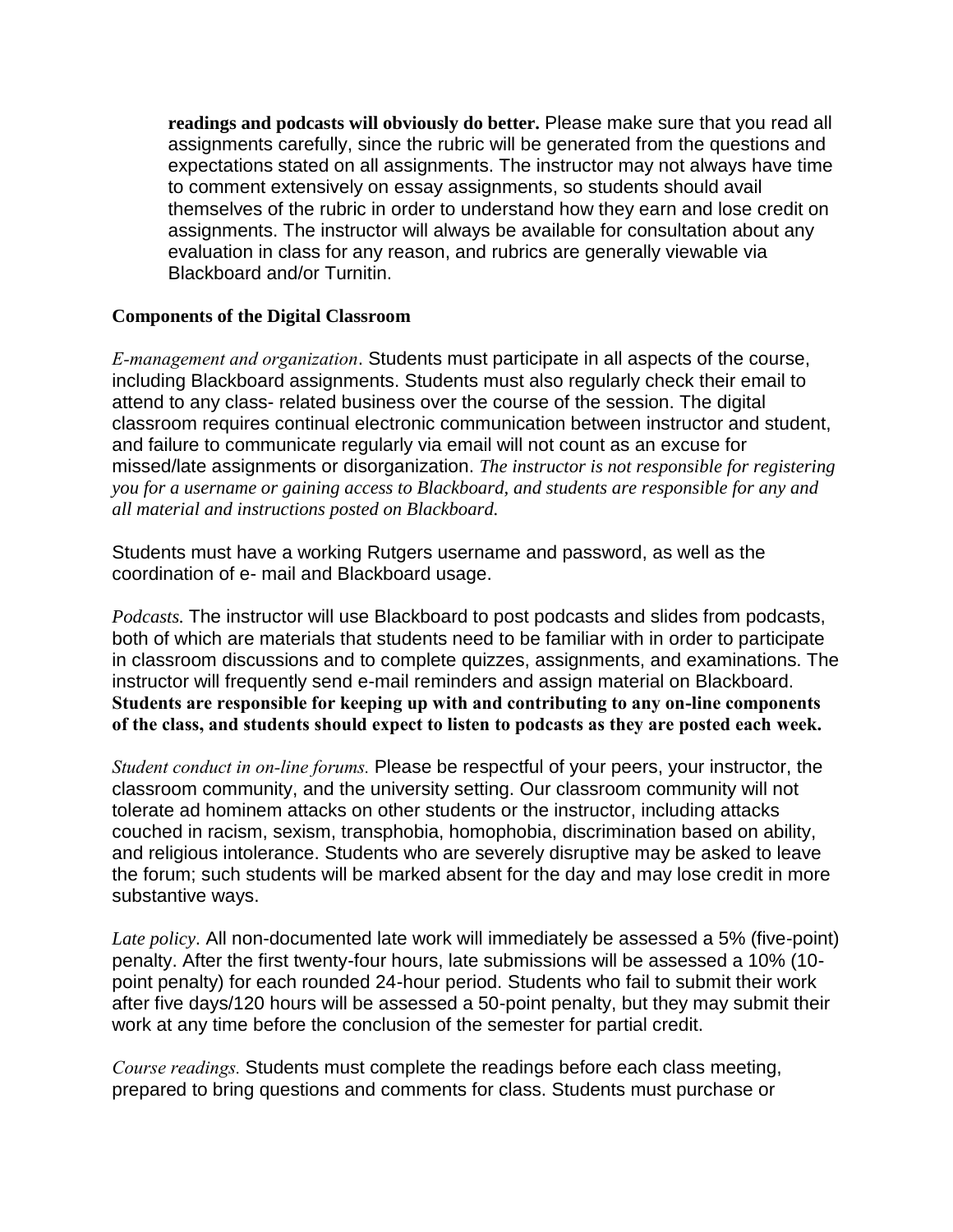otherwise obtain copies of the required texts. All other texts will be available on the course blackboard page. **Students are required to bring the readings to class in order to reference page numbers and other references to the readings in podcasts.** This is an intensive summer course of study, and students will read an average of 30-40 pages per class meeting. Although on a handful of days we will exceed that limit, many days will consist of only 15-20 pages of readings. Some students may find the amount of reading difficult, and such students should make plans to dedicate extra hours in order to successfully complete the course readings. Again, this is a summer course, and the amount of reading we will cover in six weeks is ordinarily covered in about three months during a regular semester, so please plan your time accordingly. **The University and the instructor suggest that students schedule or otherwise dedicate 5-10 class hours per week reading and studying for this course. The instructor expects students to complete all the assigned readings** *before* **the date they appear on the calendar, and students should expect the instructor to call on them and ask questions about the readings at any time. In addition to the readings listed on the course calendar, students are responsible for reading all supplemental materials, including the syllabus, the writing guide, and all prompts found on Blackboard.** 

*On-line Forums (30%)* This on-line course will require students to participate in a virtual classroom setting via the course Blackboard page, which will occur no fewer than once and no more than twice in a week. Students will submit comments, questions, and critiques about the readings in the discussion forum. The instructor will write a prompt or set of leading questions and students will be assessed based on their responses. Students are also encouraged to use the discussion forum to raise questions and issues with the readings. On several days in the session, students will download a series of podcasts and slides to contextualize and explain the readings.

*Short written assignments (30%).* Students will complete about an assignment per week for this course in order to develop writing skills that focus on "close reading" or analysis of one or two texts, synthesis of multiple texts and ideas, and evaluations of how authors use primary sources and secondary arguments to develop their ideas.

*Mid-term Examination (15%).* Students will complete a mid-term examination due on June 17.

*Final Examination (25%).* Students will complete a comprehensive final examination conducted on-line and due by no later than 11:59 p.m. on July 3.

#### **Statement on Plagiarism and Academic Dishonesty**

Any student who commits plagiarism or academic dishonesty will be asked to withdraw from the course. Violations will be reported to the appropriate university authorities and may result in further disciplinary action. Academic dishonesty includes unauthorized collaboration on homework assignments and, of course, cheating on in-class assignments.

All work submitted for grading must include the University's honor pledge and the student's signature. *"On my honor, I have neither given nor received unauthorized assistance on this assignment."*

*From the University's Policy on Academic Integrity for Undergraduate and Graduate Students*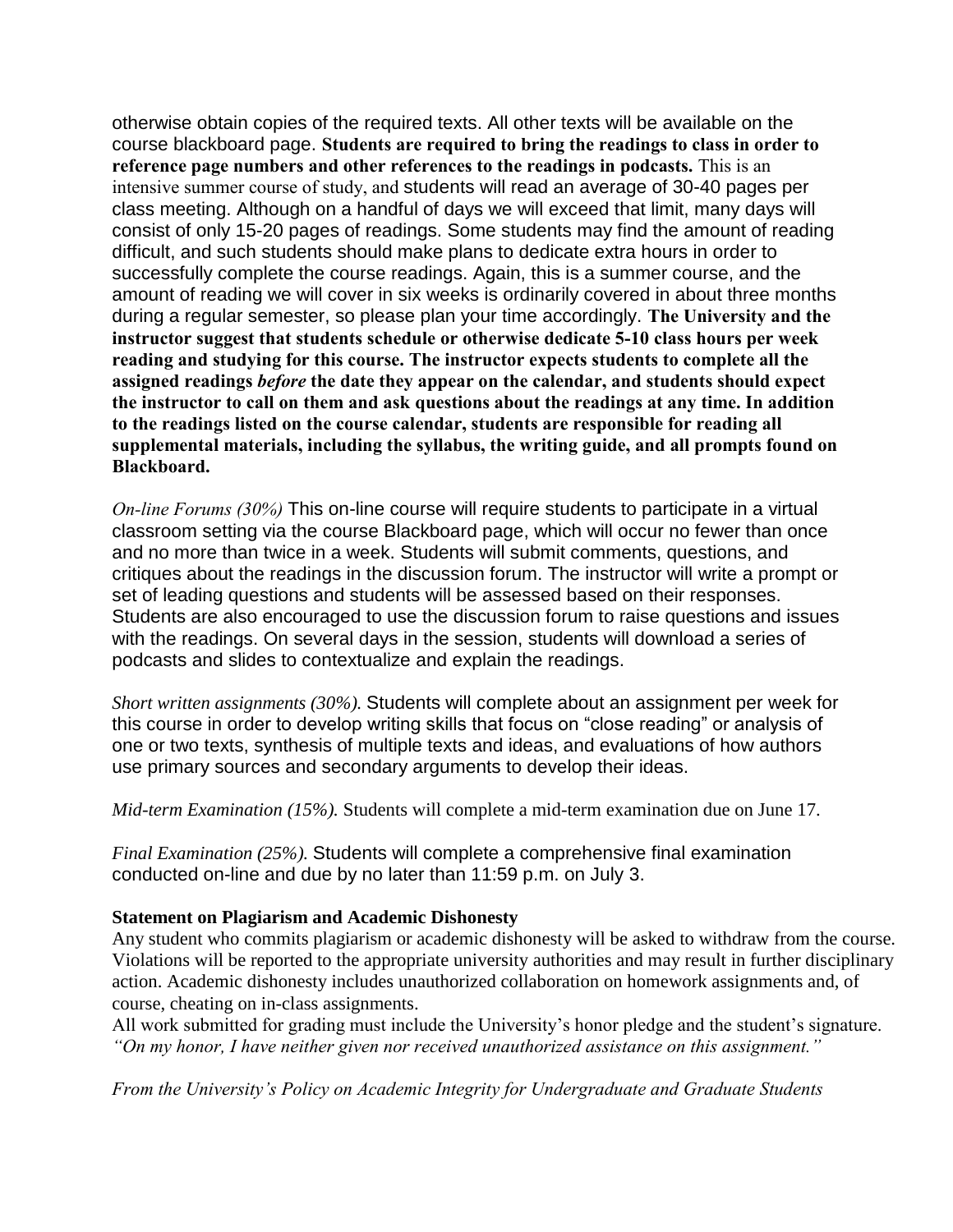"Plagiarism is the representation of the words or ideas of another as one's own in any academic exercise. To avoid plagiarism, every direct quotation must be identified by quotation marks or by appropriate indentation and must be properly cited in the text or in a footnote. Acknowledgment is required when material from another source stored in print, electronic or other medium is paraphrased or summarized in whole or in part in one's own words. To acknowledge a paraphrase properly, one might state: "to paraphrase Plato's comment..." and conclude with a footnote identifying the exact reference. A footnote acknowledging only a directly quoted statement does not suffice to notify the reader of any preceding or succeeding paraphrased material. Information which is common knowledge such as names of leaders of prominent nations, basic scientific laws, etc. need not be footnoted; however, all facts or information obtained in reading or research that are not common knowledge among students in the course must be acknowledged.

In addition to materials specifically cited in the text, only materials that contribute to one's general understanding of the subject may be acknowledged in the bibliography. Plagiarism can, in some cases, be a subtle issue. Any questions about what constitutes plagiarism should be discussed with the faculty member."

### **Calendar of readings**

#### **Week 1: Documenting Contact: Introducing the Atlantic World**

| <b>May 28</b> | †1) Sir John Mandeville, from The Travels of Sir John Mandeville (1356); †2)   |
|---------------|--------------------------------------------------------------------------------|
|               | Michel de Montaigne, "Of Cannibals" (1580); † 3) Francis Bacon, "Of            |
|               | Plantations" (1625); †4) Definition of "colony," The Planter's Plea (1630); 5) |
|               | Jill Lepore, "Mapping the New World": 17-32                                    |
| May 29        | 1) Taylor, American Colonies, Introduction and "Natives, 13,000 B.C.-A.D.      |
|               | 1492;" † 2) Iroquois Creation Myth                                             |
| May 30        | Taylor, American Colonies, "Colonizers, 1400-1800" and "New Spain, 1500-       |
|               | 1600"                                                                          |
| May 31        | Taylor, American Colonies, "The Spanish Frontier, 1530-1700"                   |

#### **Week 2: Making the "New World" and Fighting for the Old: Native Americans and Europeans in the Sixteenth and Seventeenth Centuries**

| Taylor, American Colonies, "Canada and Iroquoia, 1500-1660"                      |
|----------------------------------------------------------------------------------|
| 1) Taylor, American Colonies, "Virginia, 1570-1650;" †2) Lepore, "Africans in    |
| America": 125-145                                                                |
| Taylor, American Colonies, "Chesapeake Colonies, 1650-1750" and "New             |
| England, 1600-1700"                                                              |
| †Norton, editor (multiple authors), "Witchcraft in Seventeenth-Century America": |
| 49-81                                                                            |
| Taylor, American Colonies, "Puritans and Indians, 1600-1700" and "The West       |
| Indies, 1600-1700"                                                               |
|                                                                                  |
|                                                                                  |

### **Week 2: Power, Independence, and the Dynamics of Colonial-Metropolitan Conflict**

- June 10 Taylor, "Carolina, 1670-1760" and "The Middle Colonies, 1600-1700"
- June 11 Taylor, "Revolutions, 1685-1730" and "The Atlantic, 1700-1780"